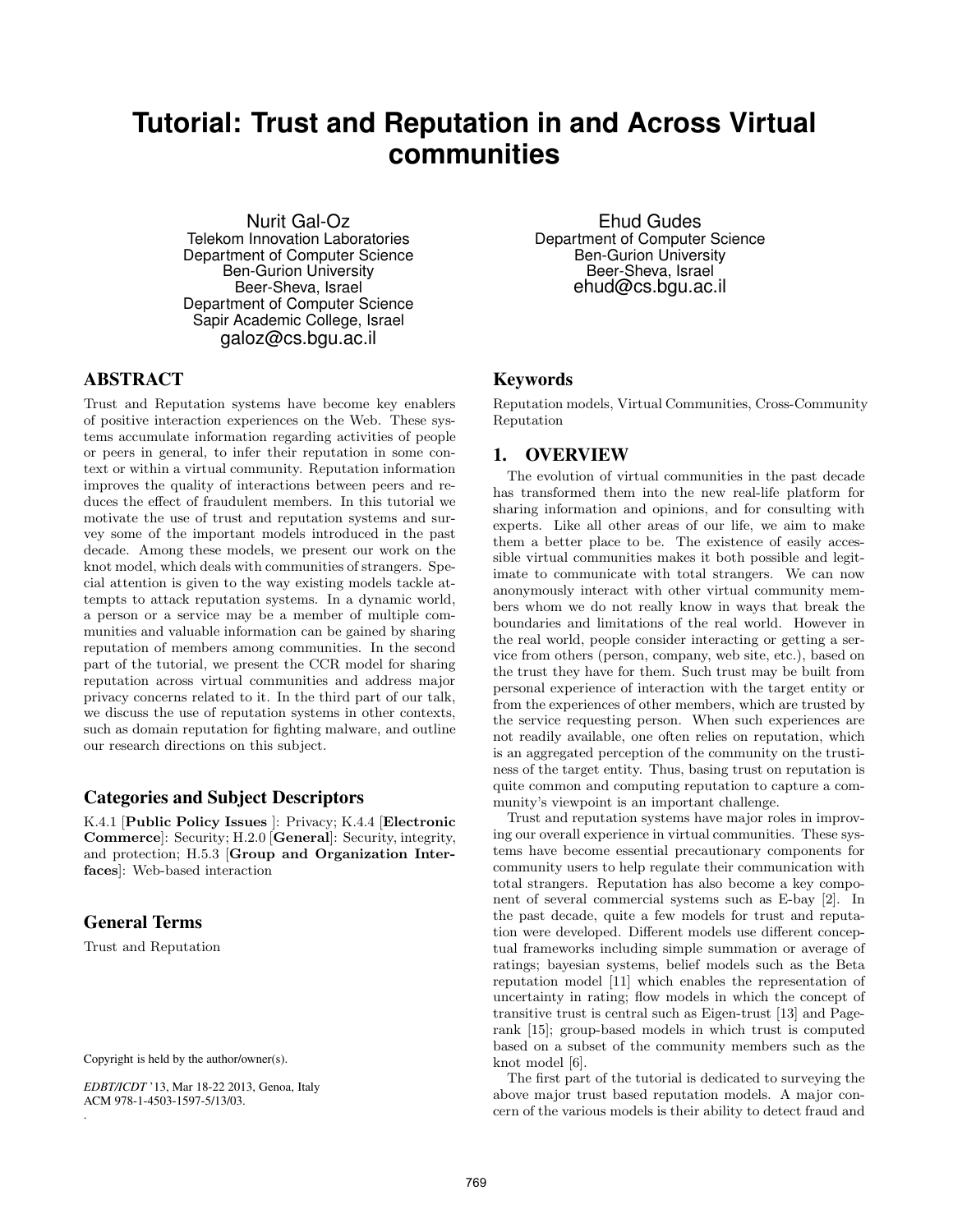identify users trying to artificially increase or decrease the reputation of other users. We discuss the ability of the models to overcome attacks such as selfish peers and malicious attacks of ballot spoofing or sybil attacks.

Part of the survey includes the presentation of the knotsbased model developed by the tutorial presenters. We developed the *Knot model* for obtaining trust-based reputation in communities of strangers. The knot model identifies groups of trustees we call knots. By definition, knot members are the most capable of providing reputation information to other members within their knot. Each knot may potentially represent different view points and therefore, may assign different levels of reputation to the same person or service (local reputation within knots). Using this approach, we can deal with heterogeneous communities where trust scores assigned to one may be distributed in a multi modal manner that makes any single reputation value meaningless. Thus, the advantage of knots is amplified when users do not share the popular opinion. The principle underlying the knot-aware model is that "less is more": the use of relatively small, but carefully selected subsets of the overall community's reputation data yields better results than those obtained from the full data set.

Our viewpoint in this tutorial which is reflected in the knot model, is to have the individual at the center. We are motivated by the desire to provide a safe and reliable environment that on the one hand allows users to preserve their privacy and have control over their private information. On the other hand our goal is also to enable users to rely on other people, or at least to understand the extent to which they are reliable, and to receive reputation information as close to their own point of view as possible. A person's reputation can therefore be viewed as part of one's identity. If reliable environments are enabled, individuals may use the reputation they gained in one place to promote themselves in other places, be they virtual or real.

In real-life users are active in several communities, each concerned with possibly different aspects of their lives. To protect their privacy, users may use different identities in different communities. Taking this global perspective, a major shortcomings is that user efforts to gain a good reputation in one community are not utilized in other communities they are active in. The quality of a community as a reputation provider is limited when the reputations of new users or inactive users is required. Therefore the need for transferring and sharing reputation between communities or their combination arises.

We developed the Cross-Community Reputation (CCR) model for the sharing of reputation knowledge across virtual communities [5, 8]. Despite its importance, cross community reputation has scarcely been addressed by other research. The CCR model is aimed at leveraging reputation data from multiple communities to obtain more accurate reputation. It also deals with the differences in the reputation attributes and reputation computation model between the various communities. It enables new virtual communities to rapidly mature by importing reputation data from related communities. At the same time, users do not have to build their reputations from scratch when joining a new community.

One of the important goals associated with sharing reputation between communities is dealing with privacy. Within the CCR model, we identified three major privacy concerns

that are not present or that are less significant in single community domains. Unlinkability is a primary concern raised by the CCR model. Although we aim to compute a user's CCR from several communities, we provide the means to do so without compromising the user's anonymity in each community and while upholding the requirement of unlinkability between the communities. Controlling the dissemination of reputation information is another privacy requirement. We present a policy-based approach that enables both the users and the communities to have control over the dissemination of reputation data. The third privacy issue we address is the tradeoff between privacy and trust. There is an inherent conflict between trust and privacy. The more information disclosed about users, the more we can trust their opinions and intentions. However, this scenario leads to a simultaneous decrease in their privacy. Understanding this tradeoff is a valuable resource that helps the user make rational decisions. We suggest the transparency measure for evaluating CCR objects. To attain a high transparency rank, members are encouraged to disclose their reputation-related information whenever it is clear that disclosing their information is preferable and more valuable to them than the potential impairment of their privacy.

The second part of the tutorial presents the CCR model, discusses in detail the relevant privacy issues and their possible solutions, and briefly describes TRIC, a reference infrastructure for computing and exchanging reputation. TRIC is concerned primarily with integrating different reputation mechanisms across communities and protecting user rights to privacy and control over data In TRIC we focus on devising some multifunctional architectural guidelines that can be implemented in more than one way.

The third part of the tutorial discusses challenges facing computing reputation in other contexts e.g., computing the reputation of domains to identify malicious ones and fight possible cyber attacks.

Detecting malicious domains in real time is difficult, however it is common to collect information based on past behavior of domains and assign bad reputation score to misbehaving domains in the form of black lists. In the same manner high reputation score can be assigned to legitimate domains (e.g.,pre-trusted domains) in the form of white lists. However, since attackers are also aware of the common white and black lists they tend to attack domains which are not in any of the lists. Therefore one needs to evaluate the reputation of domains not appearing in such lists. A domain's reputation can be inferred from understanding its relations to other domains and IPs for which reputation is known. Relations must reflect some sort of trust between any two related entities. A reputation score assigned to a domain can be viewed as the probability that the domain name is a legitimate one.

Although the basic idea of inferring reputation from trust relations is relevant in this setting, the technical challenges and the computational models required are quite different then those related to virtual communities. We outline the differences and some of the major characteristics of malicious domains and their connections to other domains. We briefly review one model for assigning reputation to domains which is based on statistical features of related IPs and domains [1]. We close the tutorial by presenting some open issues for further research.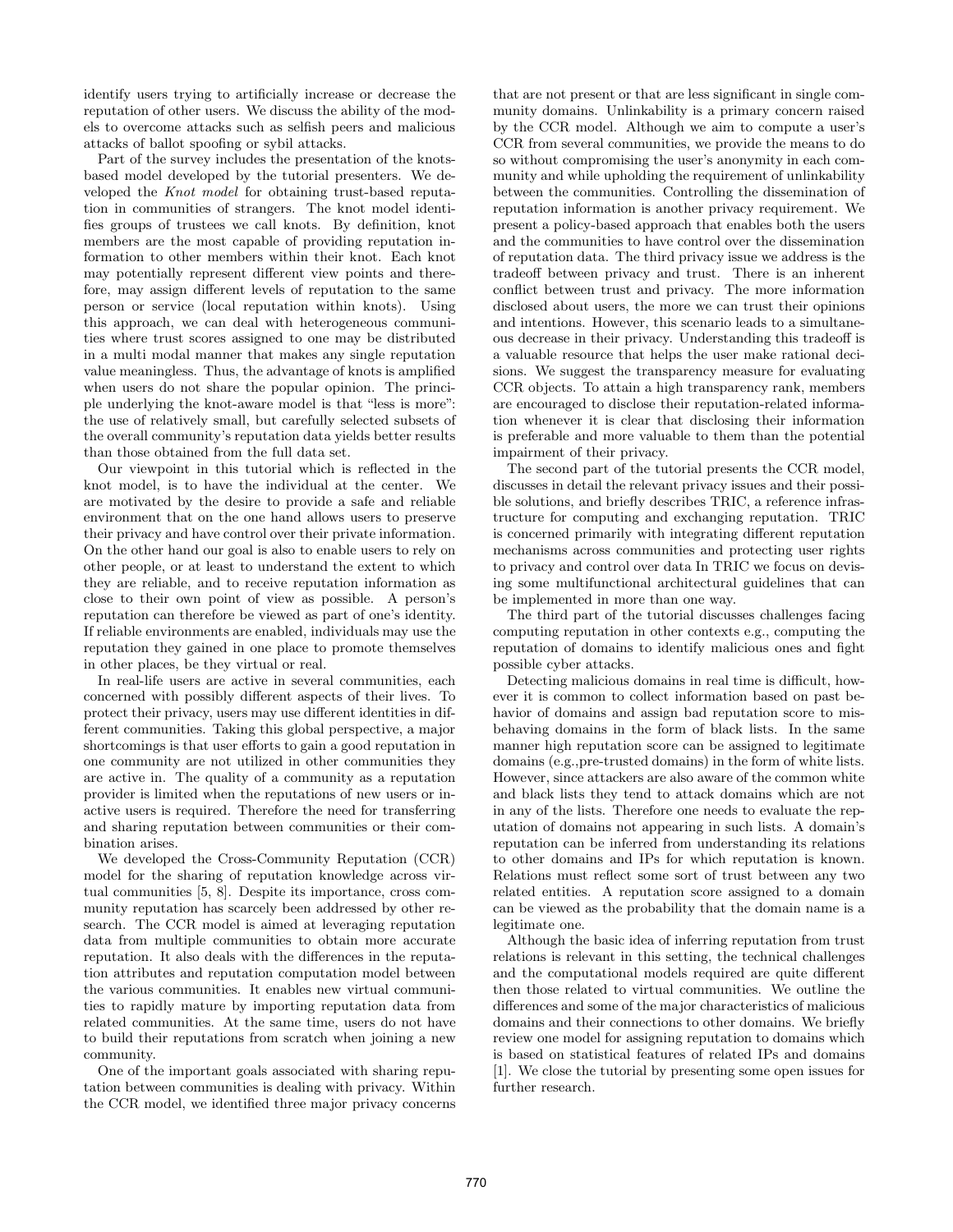## 2. GOAL

Database security is a growing concern especially when it comes to unauthorized access to data and data based services. The growing amount of data collected and the various channels for sharing the data across the net, make it vulnerable to a wide range of attacks. When the data is shared by community members another concern is added and this time from the users perspective, related to the trust they have in the data provider. While authentication and access control are considered "hard security" mechanism for databases, trust and reputation systems have become prime "soft security" mechanism for online communities.

Extended database technology today includes accessing various resources such as web services and web applications, and protecting the clients of these services, and the services themselves from various malwares and other attacks is essential. Trust and reputation are often used to address user protection aspects that are not covered by traditional security mechanisms. The tutorial goal is to provide an overview of the major models in the field and open up some new and challenging issues like cross-community reputation and Domain reputation.

# 3. TUTORIAL OUTLINE

In this tutorial we cover of the following topics:

- 1. Background and Motivation [16, 19]
	- (a) Virtual Communities
	- (b) Trust, Reputation
	- (c) Properties of Trust
- 2. Trust and Reputation computation Models [12, 14]
	- (a) Aggregation models
	- (b) Baysian and Belief Models [11]
	- (c) Flow models [13, 15]
	- (d) Group based models and the Knot Model [6, 18]
	- (e) Analyzing the models in terms of accuracy, utility and ability to detect fraud
- 3. Reputation across communities [3, 5, 8, 7, 9, 10]
	- (a) Motivation and challenges
	- (b) The CCR (cross community reputation) Model
	- (c) Privacy concerns of sharing reputation information and their possible solutions
	- (d) The TRIC (trust and reputation infra-structure) system [4]
- 4. Domain Reputation and trust in other contexts and open issues [1, 17]

#### 4. TARGET AUDIENCE

The audience expected are the typical attendees of the EDBT conference. No special background is expected except for general knowledge of artificial intelligence basic terms and models. Even for people familiar with some of the better known reputation models, the information on the knots and CCR models is probably new.

# 5. REFERENCES

- [1] M. Antonakakis, R. Perdisci, D. Dagon, W. Lee, and N. Feamster. Building a dynamic reputation system for dns. In *USENIX Security Symposium*, pages 273–290, 2010.
- [2] C. Dellarocas. Analyzing the economic efficiency of ebay-like online reputation reporting mechanisms. In *ACM Conference on Electronic Commerce*, pages 171–179, 2001.
- [3] N. Gal-Oz, T. Grinshpoun, and E. Gudes. Sharing reputation across virtual communities. *Journal of Theoretical and Applied Electronic Commerce Research*, 5(2):1–25, 2010.
- [4] N. Gal-Oz, T. Grinshpoun, and E. Gudes. TRIC: An infrastructure for trust and reputation across virtual communities. In *Proceedings of the ICIW The Fifth International Conference on Internet and Web Applications and Services (ICIW'2010)*, pages 34–41, 2010.
- [5] N. Gal-Oz, T. Grinshpoun, E. Gudes, and A. Meisels. Cross-community reputation: Policies and alternatives. In *Proceedings of the International Conference on Web Based Communities (IADIS - WBC2008)*, 2008.
- [6] N. Gal-Oz, E. Gudes, and D. Hendler. A robust and knot-aware trust-based reputation model. In *Proceedings of the 2nd Joint iTrust and PST Conferences on Privacy, Trust Management and Security (IFIPTM'08)*, pages 167–182, Trondheim, Norway, June 2008.
- [7] N. Gilboa, N. Gal-Oz, and E. Gudes. Schemes for orivately computing trust and reputation. In *Proceedings of the 4th Joint iTrust and PST Conferences on Privacy, Trust Management and Security (IFIPTM'10)*, pages 1–16, Morioka, Japan, 2010.
- [8] T. Grinshpoun, N. Gal-Oz, A. Meisels, and E. Gudes. CCR: A model for sharing reputation knowledge across virtual communities. In *Proceedings of the IEEE/WIC/ACM International Conference on Web Intelligence and Intelligent Agent Technology(WI'09)*, pages 34–41. IEEE, 2009.
- [9] T. Grinshpoun, N. Gal-Oz, A. Meisels, and E. Gudes. Ccr: A model for sharing reputation knowledge across virtual communities. In *Proceedings of the 2009 IEEE/WIC/ACM International Conference on Web Intelligence (WI'09)*, pages 34–41, 2009.
- [10] E. Gudes, N. Gal-Oz, and A. Grubshtein. Methods for computing trust and reputation while preserving privacy. In *Proceedings of the 23rd Annual IFIP WG 11.3 Working Conference on Data and Applications Security XXIII*, pages 291–298, 2009.
- [11] A. Jøsang and R. Ismail. The beta reputation system. In *Proceedings of the 15th Bled Electronic Commerce Conference*, volume 160, pages 17–19, 2002.
- [12] A. Jøsang, R. Ismail, and C. Boyd. A survey of trust and reputation systems for online service provision. *Decision Support Systems*, 43(2):618–644, 2007.
- [13] S. Kamvar, M. Schlosser, and H. Garcia-Molina. The eigentrust algorithm for reputation management in p2p networks. In *Proceedings of the 12th international conference on World Wide Web(WWW2003)*, pages